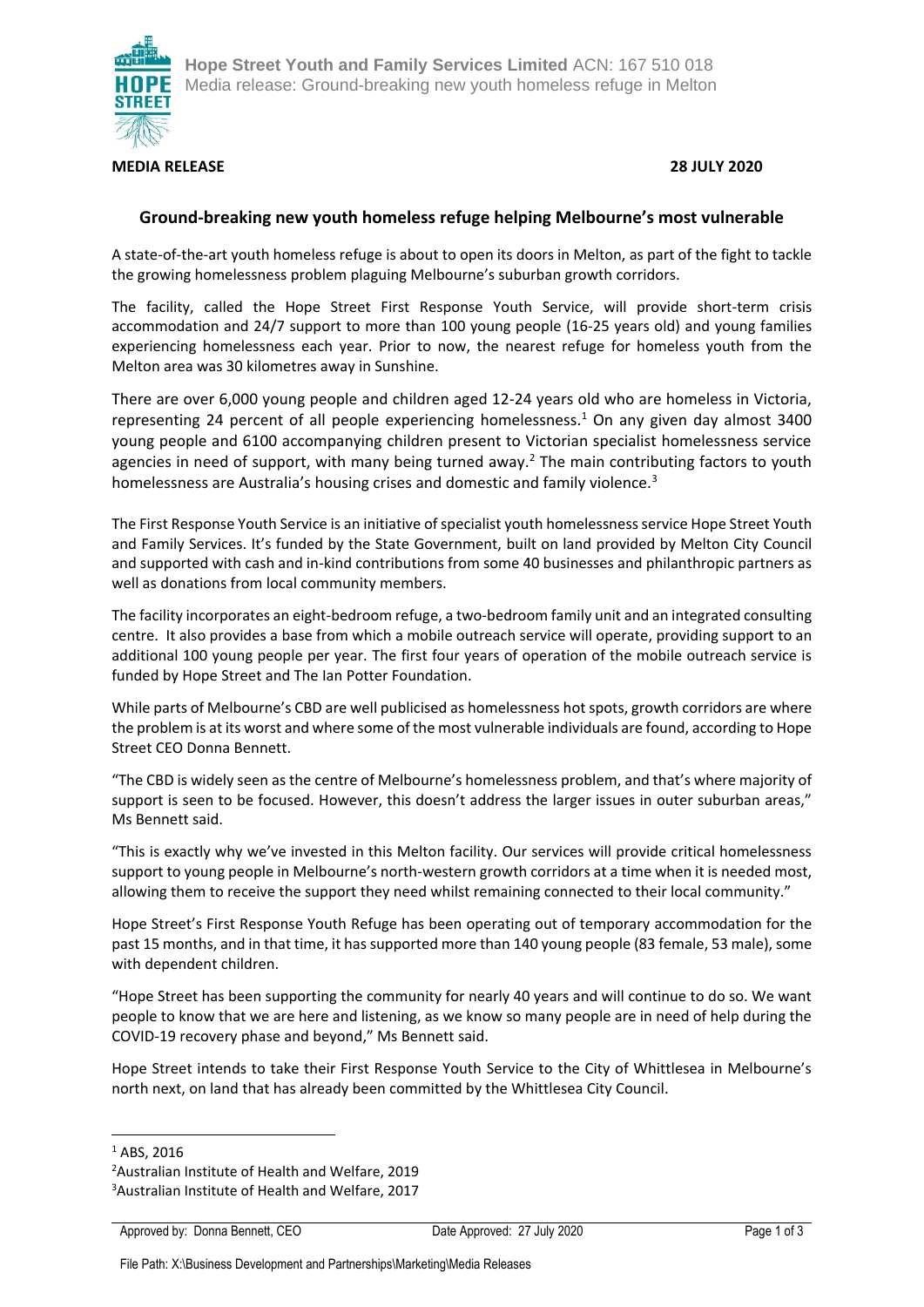

#### **Quotes attributable to key stakeholders:**

#### • **Hope Street**

"*The CBD is widely seen as the centre of Melbourne's homelessness problem, and that's where majority of support is seen to be focused. However, this doesn't address the larger issues in outer suburban areas. This is exactly why we've invested in this Melton facility. Our services will provide critical homelessness support to young people in Melbourne's north-western growth corridors at a time when it is needed most, allowing them to receive the support they need whilst remaining connected to their local community."* 

**Donna Bennett, Chief Executive Officer**

#### • **Young people who are experiencing homelessness**

*"My life has been quite a rollercoaster. With help from Hope Street, I was able to reclaim my life and succeed in many areas. I have a deep passion to help raise, inspire and lead young people out of the position I was once in. Being part of Hope Street allows me to return the kindness I received from the people who rescued me, and to now have a more direct influence and involvement in the organisation that I know, first hand, works effectively to move young people out of homelessness."* **Nick, Hope Street Youth Ambassador and former client**

#### • **State Government**

*"This new facility shows what great partnerships between state and local government and the community sector can deliver. This project will ensure young Victorians who need support will receive the comfort and security of a bed and a roof over their heads so they can get back on track." "Getting a job, studying and participating in the community is much more achievable with a safe and secure roof over your head. This new facility will help break the cycle of homelessness so young people can get back on their feet."*

**The Hon Richard Wynne, Victorian Minister for Housing**

#### • **State Government in Melton**

*"This is an exciting moment for the Melton community. For the first time ever, young people who are experiencing homelessness in our local area will now have a purpose-built youth refuge to turn to for crisis accommodation, support and care. Hats off to Hope Street, who have advocated and mobilised support for this project, determined to provide young people with the services they need within growth corridors such as Melton."* 

**Mr Steve McGhie, Local MP, Melton**

#### • **City of Melton**

*"We're proud to have partnered with Hope Street on this outstanding project which we know will help ensure the best possible outcomes for our residents who need it most. To have safe and supported local accommodation for people to turn to when they're in need is so important to our Council. This new facility will make a meaningful difference to vulnerable young people in our community who are experiencing homelessness and hardship."* **Cr Lara Carli, Mayor, City of Melton**

#### • **Philanthropy**

*"The Ian Potter Foundation is pleased that the construction works of Hope Street's First Response Youth Service centre in Melton are complete. The Foundation is proud to support the Hope Street Youth Mobile Outreach Service, an innovative service that fills an important gap in homelessness services in outer Melbourne. The service will now operate from the newly completed centre, allowing for full integration of support and holistic care of young people in Melton."*

**Dr Alberto Furlan, Senior Program Manager, The Ian Potter Foundation**